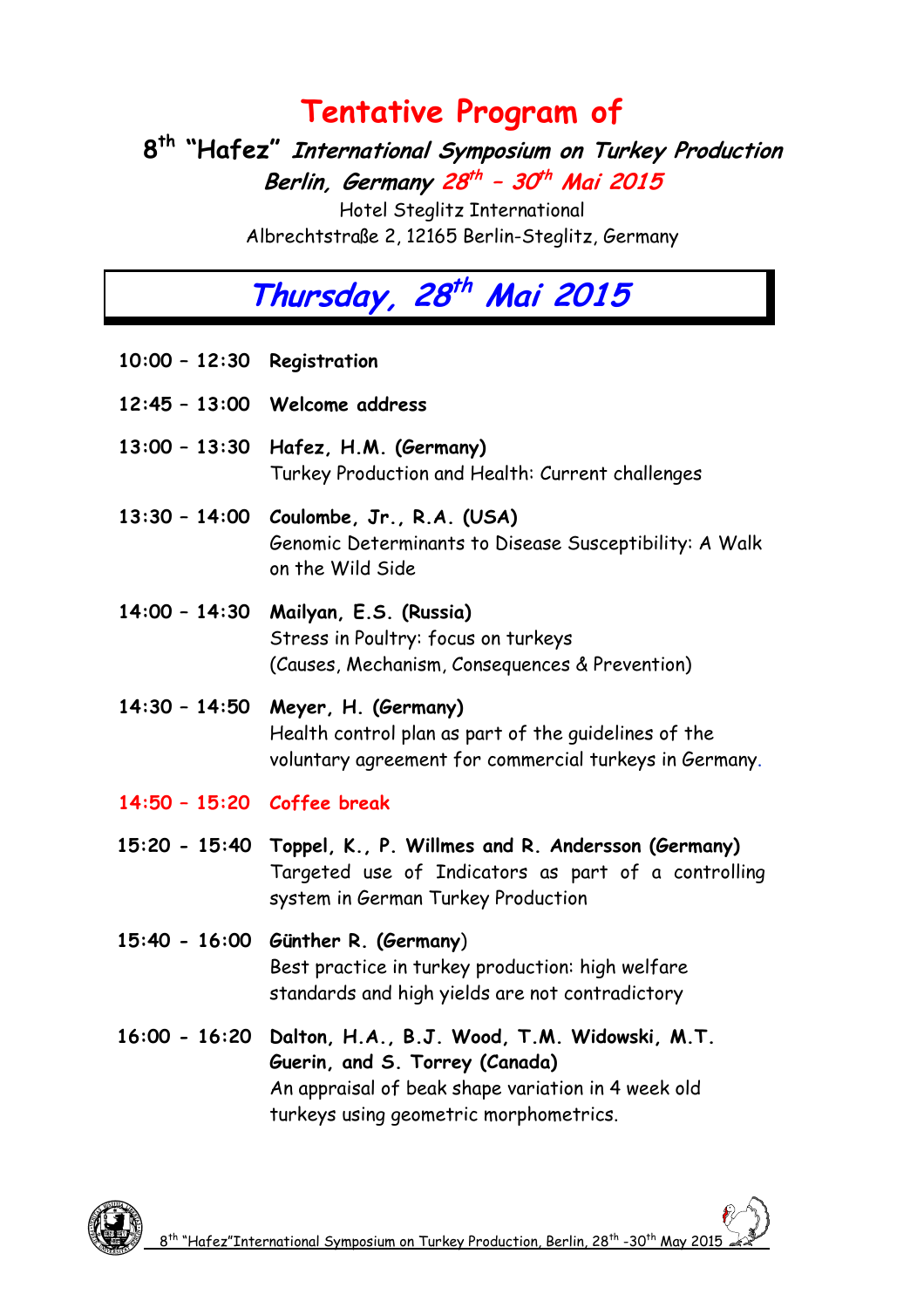## **Thursday, 28 th Mai 2015**

- **16:20 - 16:40 Nwoga Cornelius Chijioke,Onyimonyi Anselm. Ego, Dim Emmanuel Chinonso and Ugwu Simeon Ogochukwu (Nigeria)**  Ejaculation frequencies as determinant of fertility and hatchability of two breeds of toms
- **16:40 - 17:00 Ralph, J. and P. Rohlf (UK, USA)** Measurement of feeding and drinking behaviour in turkeys
- **17:00 - 17:30 Grimes, J.L., C.E. Evans, A.C. Fahrenholz, C.R. Stark, and J.D. Garlich (USA)**  Novel, Low Trypsin Inhibitor, Whole Soybeans for Rearing Commercial Turkeys
- **17:30 - 18:00 Tony, M. (Egypt)** Turkey production in Egypt

#### **Discover Berlin by yourself**



- **09:00 - 9:30 Bailey, R.A. (UK)** The importance of supporting intestinal development in turkeys
- **09:30 - 10:00 Smith, T.K. (Canada)** Effects of feed-borne mycotoxins on performance and health of growing turkeys
- **10:00 – 10:30 Coulombe, Jr., R.A.(USA)** Chemoprevention of Aflatoxicosis
- **10:30 - 11:00 Si-Trung Tran, M.E. Bowman and T.K. Smith (Canada)**  Effects of feeding silicon dioxide on performance, health and litter quality of growing turkeys

#### **11:00 - 11:30 Coffee break**

8 th "Hafez"International Symposium on Turkey Production, Berlin, 28th -30th May 2015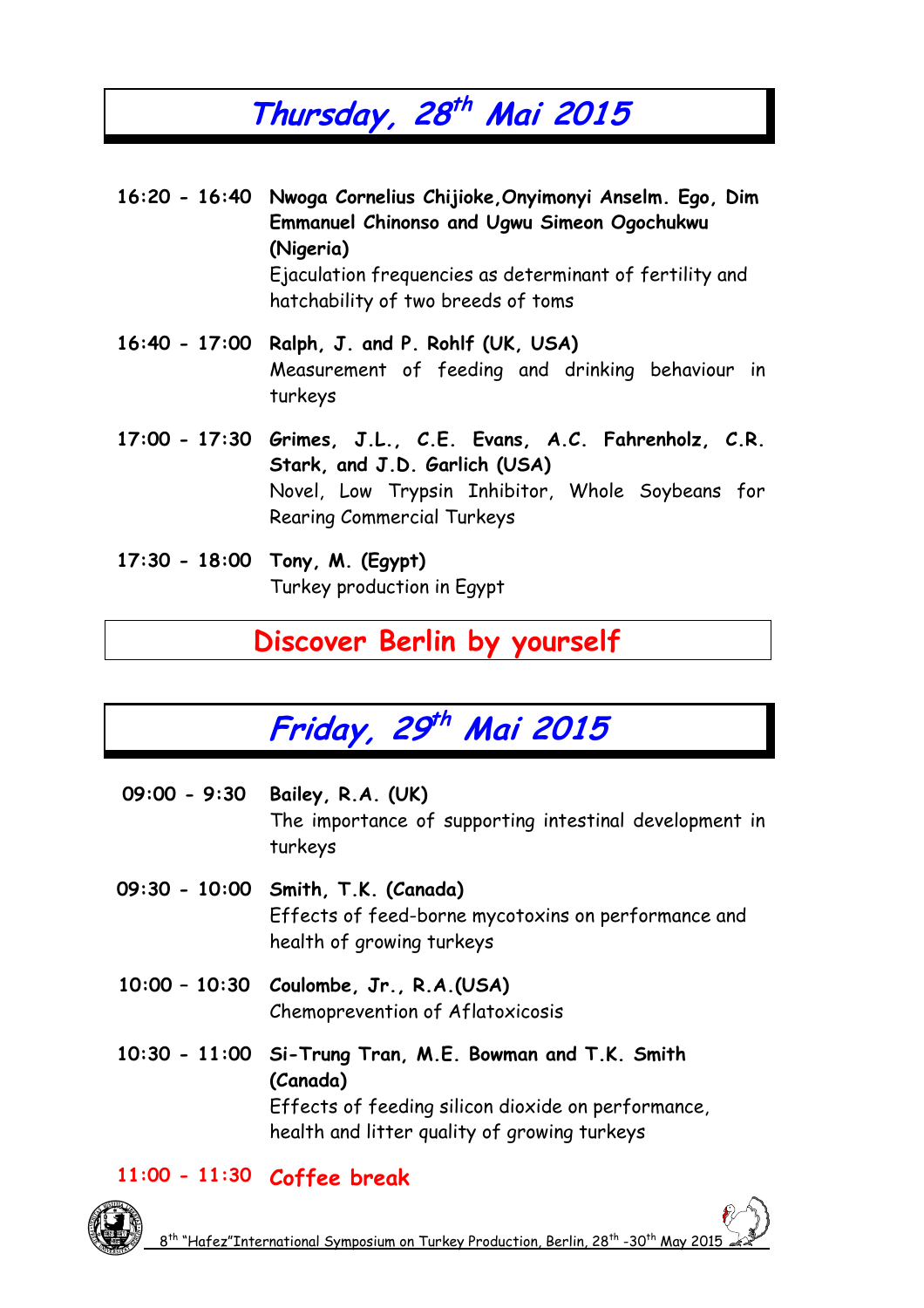### **Friday, 29 th Mai 2015**

**11:30 – 12:00 Grimes, J. L., B. Bartz, S.B. Essick, I.B. Barasch, and D.R. McIntyre (USA)**  Effects of Induced Stress on Turkey Hen Performance Supplemented With & Without AviCare™ and Original XPC™

**12:00 -12:20 Dias, F.E., J. Baeyens, T. Rogge, J. Anné, J. De Gussem, M. De Gussem and W. Gad (Belgium, Germany)**  New solution to optimize gut health in turkeys and broilers using esterified butyric acid glycerides and glycerol monolaurate to combat bacterial enteritis

**12:20 - 14:00 Lunch break**

problems

- **14:00 - 14:20 Vinco, L.J.(Italy)** Crate height and turkey welfare during transport: Field trial results in Italy
- **14:20 – 14:40 Feiler, A., T. Tyborski, J. Warnecke und R. Fries (Germany)**  A case study on cleaning in place in a turkey processing plant
- **14:40 – 15:10 Lister, S. (UK)** Antibiotic use in turkeys - where are we now?
- **15:10 – 15:30 Sulejmanovic,T., B. Mägdefrau-Pollan, D. Liebhart, I. Bilic, and M. Hess (Austria)**  Efficient spread of genetically identical Histomonas meleagridis between three houses of fattening turkeys
- **15:30 – 15:50 Grafl, B., H. Weise, J. Le Bris, D. Liebhart, I. Bilic, I. and M. Hess (Austria, Germany)**  Outbreak of histomonosis with aberrant pathomorphology characterized by severe caecal lesions with minimal liver involvement

#### **15:50 - 16:20 Coffee break**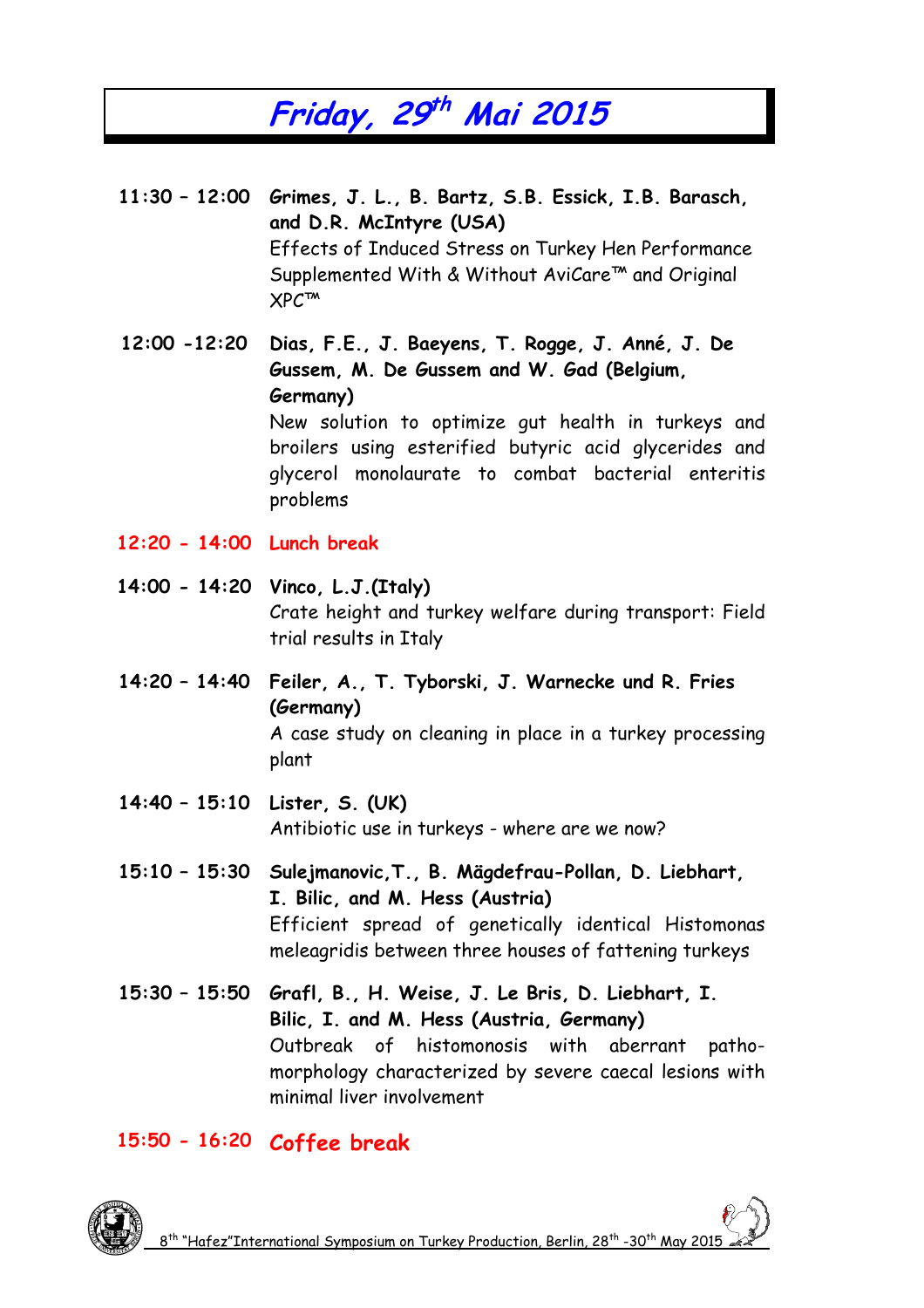# **Friday, 29 th Mai 2015**

**16:20 - 16:40 Lister, S. (UK)** Treatment of Histomoniasis in turkeys with Paramomicina - a case report

- **16:40 - 17:00 Hauck, R., R. Chin, G. Senties, S. Carnaccini and H. L. Shivaprasad (USA, Germany)**  Cases of Histomonosis in California turkey Flocks in the years 2000‐2014"
- **17:00 -17:20 Alexander, W. (Canada)** Key Factors for Successful Antibiotic Free Turkey Production
- **17:20 – 17:50 Windhorst, H.-W. (Germany)** Impacts of a decreasing population on the German poultry industry- A projection until 2030
	- **20:00 Symposium Dinner**

# **Saturday, 30 th Mai 2015**

- **09:00 - 9:20 Korbel, R. and Sigg R. (Germany)** Investigations in central and peripheral cornal thickness using optical coherence tomography (OCT)
- **09:20 - 9:40 Hauck, R. (Germany)** Resistance profiles of Escherichia coli and Staphylococcus aureus isolates from turkeys in Germany
- **09:40 - 10:00 El-Adawy, H., M.F.E. Ahmed, H. Hotzel, S. Monecke, J. Schulz, J. Hartung, R. Ehricht, H. Neubauer and H. M. Hafez (Germany, Egypt)**  Genotyping of Methicillin-Resistant Staphylococcus aureus based on Rapid Microarray Identification in turkey and broiler flocks in Germany.
- **10:00 - 10:20 Adewunmi Adegbenga (Nigeria)** Current turkey production situation in Nigeria and related problems